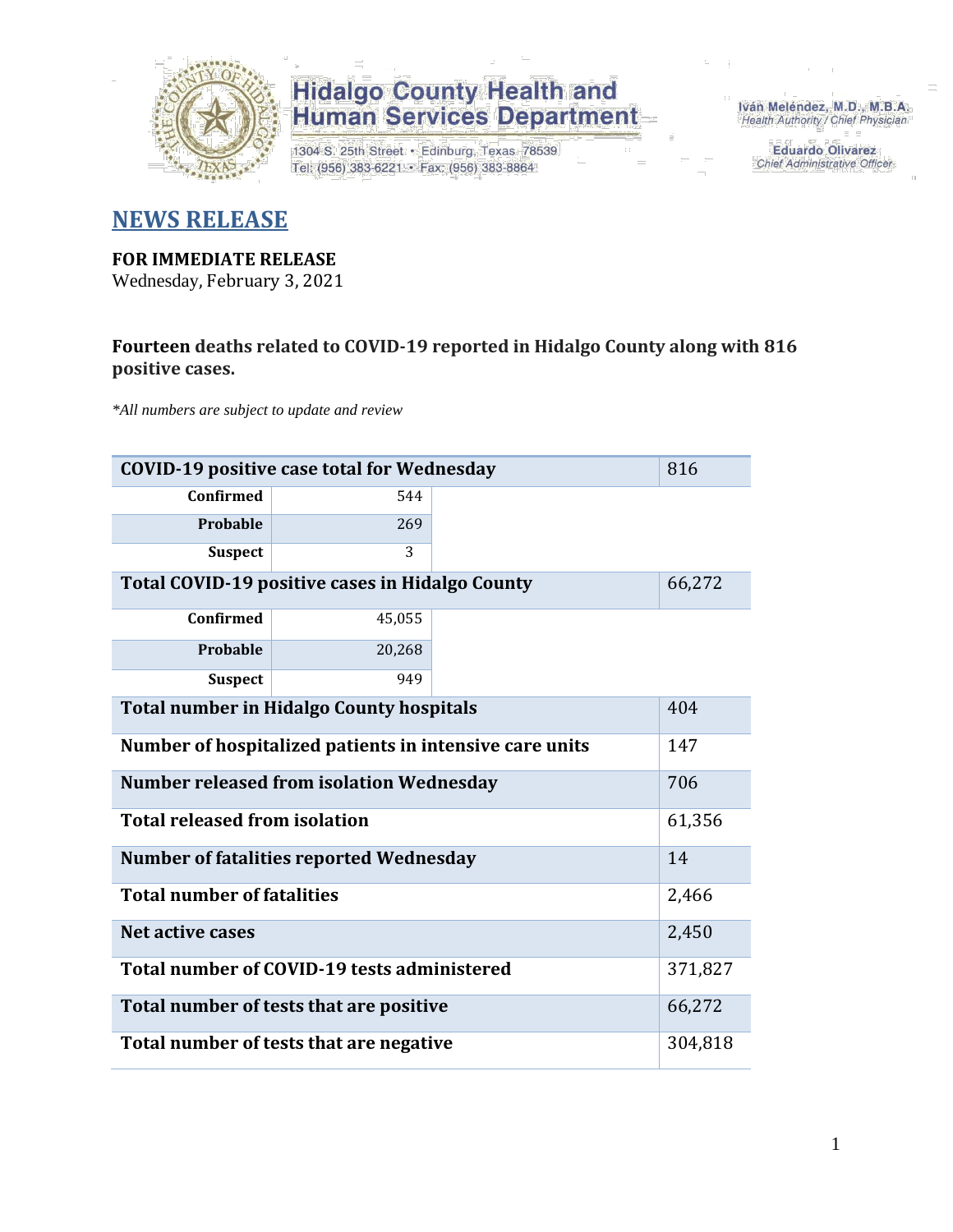

1304 S. 25th Street · Edinburg, Texas 78539 Tel: (956) 383-6221 · Fax: (956) 383-8864

Iván Meléndez, M.D., M.B.A. Health Authority / Chief Physician

> **Eduardo Olivarez** Chief Administrative Officer

*Hidalgo County uses the case status definition provided by the Texas Department of State Health Service's 2020 Epi Case Criteria Guide revised November 2020.*

- *1. Confirmed: A person who has tested positive through a molecular or PCR (oral or nasal swabs) test that looks for the presence of the virus's genetic material.*
- *2. Probable: A person who meets presumptive laboratory evidence through detection of COVID-19 by antigen test in a respiratory specimen.*
- *3. Suspect: A person who meets supported laboratory evidence through detection of specific antibodies in serum, plasma, whole body, and no prior history of being confirmed or probable case.*

*For more information of case status definition for COVID-19, please refer to:*

[https://www.dshs.state.tx.us/IDCU/investigation/epi-case-criteria-guide/2020-Epi-Case-Criteria-](https://www.dshs.state.tx.us/IDCU/investigation/epi-case-criteria-guide/2020-Epi-Case-Criteria-Guide.pdf)[Guide.pdf](https://www.dshs.state.tx.us/IDCU/investigation/epi-case-criteria-guide/2020-Epi-Case-Criteria-Guide.pdf)

The deaths include:

|                | Age   | Gender | City     |
|----------------|-------|--------|----------|
| 1              | 60s   | Male   | Alamo    |
| $\overline{2}$ | 40s   | Male   | Edinburg |
| 3              | 60s   | Male   | Edinburg |
| 4              | $70+$ | Female | Edinburg |
| 5              | $70+$ | Male   | Edinburg |
| 6              | 40s   | Male   | McAllen  |
| 7              | 60s   | Male   | McAllen  |
| 8              | 60s   | Female | Mercedes |
| 9              | 60s   | Male   | Mission  |
| 10             | $70+$ | Female | Mission  |
| 11             | $70+$ | Female | Mission  |
| 12             | $70+$ | Female | Pharr    |
| 13             | $70+$ | Female | Pharr    |
| 14             | $70+$ | Male   | Pharr    |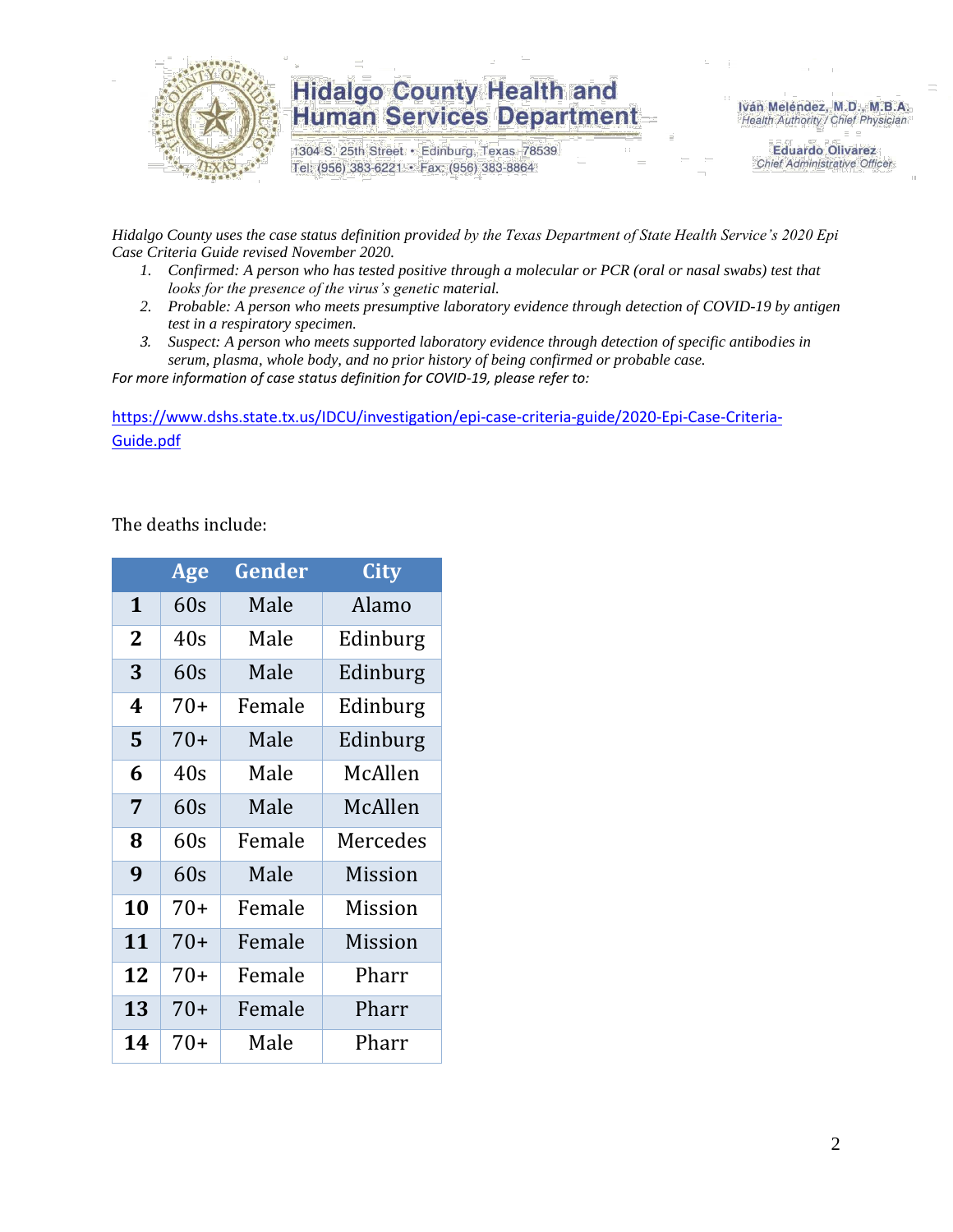

1304 S. 25th Street · Edinburg, Texas 78539 Tel: (956) 383-6221 · Fax: (956) 383-8864

Iván Meléndez, M.D., M.B.A.<br>Health Authority / Chief Physician

**Eduardo Olivarez** Chief Administrative Officer

Wednesday, February 3, 2021 positive cases include:

|                  | Age<br><b>Range</b> | Gender      | <b>City</b> |     | Age<br><b>Range</b> | Gender       | <b>City</b> |     | Age<br><b>Range</b> | Gender      | <b>City</b> |
|------------------|---------------------|-------------|-------------|-----|---------------------|--------------|-------------|-----|---------------------|-------------|-------------|
| $\mathbf{1}$     | $0-19$              | ${\bf F}$   | Alamo       | 273 | $0 - 19$            | $\mathbf M$  | McAllen     | 545 | $70+$               | $\mathbf M$ | Mission     |
| $\boldsymbol{2}$ | $0 - 19$            | M           | Alamo       | 274 | $0 - 19$            | $\rm F$      | McAllen     | 546 | $70+$               | ${\bf F}$   | Mission     |
| 3                | $0 - 19$            | $\mathbf M$ | Alamo       | 275 | $0 - 19$            | $\rm F$      | McAllen     | 547 | $70+$               | $\rm F$     | Mission     |
| $\boldsymbol{4}$ | $0 - 19$            | $\mathbf M$ | Alamo       | 276 | $0 - 19$            | $\rm F$      | McAllen     | 548 | $70+$               | F           | Mission     |
| $\mathbf{5}$     | 20s                 | $\mathbf M$ | Alamo       | 277 | $0 - 19$            | $\rm F$      | McAllen     | 549 | $70+$               | $\rm F$     | Mission     |
| 6                | 20s                 | $\mathbf M$ | Alamo       | 278 | $0 - 19$            | $\rm F$      | McAllen     | 550 | $70+$               | M           | Mission     |
| $\overline{7}$   | 20s                 | $\mathbf M$ | Alamo       | 279 | $0 - 19$            | $\rm F$      | McAllen     | 551 | $0 - 19$            | $\rm F$     | Pharr       |
| ${\bf 8}$        | 20s                 | $\rm F$     | Alamo       | 280 | $0 - 19$            | M            | McAllen     | 552 | $0 - 19$            | $\rm F$     | Pharr       |
| 9                | 20s                 | ${\bf F}$   | Alamo       | 281 | $0 - 19$            | $\rm F$      | McAllen     | 553 | $0 - 19$            | $\mathbf M$ | Pharr       |
| 10               | 20s                 | M           | Alamo       | 282 | $0 - 19$            | $\rm F$      | McAllen     | 554 | $0 - 19$            | $\rm F$     | Pharr       |
| 11               | 20s                 | ${\bf F}$   | Alamo       | 283 | $0 - 19$            | $\mathbf M$  | McAllen     | 555 | $0 - 19$            | ${\bf F}$   | Pharr       |
| 12               | 20s                 | M           | Alamo       | 284 | $0 - 19$            | ${\bf F}$    | McAllen     | 556 | $0 - 19$            | M           | Pharr       |
| 13               | 20s                 | $\mathbf M$ | Alamo       | 285 | $0 - 19$            | $\mathbf M$  | McAllen     | 557 | $0 - 19$            | $\rm F$     | Pharr       |
| 14               | 20s                 | ${\bf F}$   | Alamo       | 286 | $0-19$              | $\mathbf M$  | McAllen     | 558 | $0 - 19$            | ${\bf F}$   | Pharr       |
| 15               | 30s                 | ${\bf F}$   | Alamo       | 287 | $0 - 19$            | $\rm F$      | McAllen     | 559 | $0 - 19$            | $\mathbf M$ | Pharr       |
| 16               | 40s                 | ${\bf F}$   | Alamo       | 288 | $0 - 19$            | $\rm F$      | McAllen     | 560 | $0 - 19$            | F           | Pharr       |
| 17               | 40s                 | $\mathbf M$ | Alamo       | 289 | $0 - 19$            | $\rm F$      | McAllen     | 561 | $0 - 19$            | ${\bf F}$   | Pharr       |
| 18               | 40s                 | M           | Alamo       | 290 | $0 - 19$            | $\rm F$      | McAllen     | 562 | $0 - 19$            | $\mathbf M$ | Pharr       |
| 19               | 40s                 | ${\bf F}$   | Alamo       | 291 | 20s                 | $\mathbf M$  | McAllen     | 563 | $0 - 19$            | $\mathbf M$ | Pharr       |
| 20               | 40s                 | ${\bf F}$   | Alamo       | 292 | 20s                 | ${\bf F}$    | McAllen     | 564 | $0 - 19$            | ${\bf F}$   | Pharr       |
| 21               | 40s                 | ${\bf F}$   | Alamo       | 293 | 20s                 | $\mathbf M$  | McAllen     | 565 | $0 - 19$            | $\mathbf M$ | Pharr       |
| 22               | 40s                 | M           | Alamo       | 294 | 20s                 | $\rm F$      | McAllen     | 566 | $0 - 19$            | $\rm F$     | Pharr       |
| 23               | 50s                 | $\mathbf M$ | Alamo       | 295 | 20s                 | $\mathbf M$  | McAllen     | 567 | 20s                 | ${\bf F}$   | Pharr       |
| 24               | 50s                 | ${\bf F}$   | Alamo       | 296 | 20s                 | M            | McAllen     | 568 | 20s                 | F           | Pharr       |
| 25               | 60s                 | ${\bf F}$   | Alamo       | 297 | 20s                 | $\mathbf M$  | McAllen     | 569 | 20s                 | $\mathbf M$ | Pharr       |
| 26               | 60s                 | ${\bf F}$   | Alamo       | 298 | 20s                 | M            | McAllen     | 570 | 20s                 | $\rm F$     | Pharr       |
| 27               | 60s                 | $\mathbf M$ | Alamo       | 299 | 20s                 | ${\bf F}$    | McAllen     | 571 | 20s                 | ${\bf F}$   | Pharr       |
| 28               | 60s                 | ${\bf F}$   | Alamo       | 300 | 30s                 | $M_{\odot}$  | McAllen     | 572 | 20s                 | F           | Pharr       |
| 29               | $70+$               | ${\rm F}$   | Alamo       | 301 | 30s                 | $\mathbf{F}$ | McAllen     | 573 | 20s                 | $\rm F$     | Pharr       |
| 30               | $70+$               | ${\bf F}$   | Alamo       | 302 | 30s                 | $M_{\odot}$  | McAllen     | 574 | 20s                 | M           | Pharr       |
| 31               | $70+$               | ${\bf F}$   | Alamo       | 303 | 30s                 | $\rm F$      | McAllen     | 575 | 20s                 | $\rm F$     | Pharr       |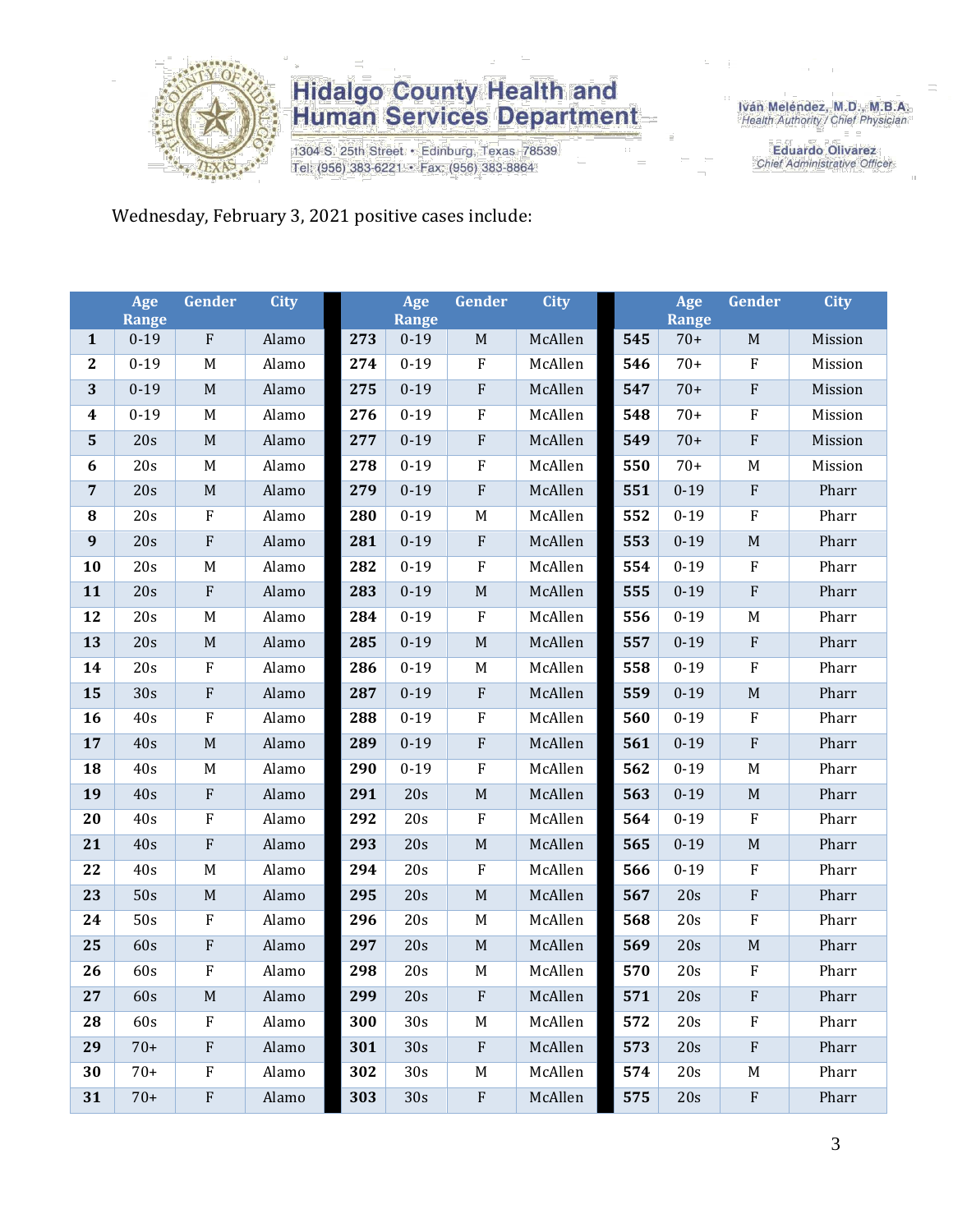

1304 S. 25th Street · Edinburg, Texas 78539 Tel: (956) 383-6221 · Fax: (956) 383-8864

Iván Meléndez, M.D., M.B.A.<br>Health Authority / Chief Physician

| 32 | $70+$    | ${\bf F}$                 | Alamo | 304 | 30s             | F                         | McAllen | 576 | 20s | M                         | Pharr |
|----|----------|---------------------------|-------|-----|-----------------|---------------------------|---------|-----|-----|---------------------------|-------|
| 33 | $70+$    | $\boldsymbol{\mathrm{F}}$ | Alamo | 305 | 30s             | ${\bf F}$                 | McAllen | 577 | 20s | $\mathbf M$               | Pharr |
| 34 | $70+$    | ${\bf F}$                 | Alamo | 306 | 30s             | $\rm F$                   | McAllen | 578 | 20s | ${\bf F}$                 | Pharr |
| 35 | $70+$    | $\mathbf M$               | Alamo | 307 | 30s             | ${\bf F}$                 | McAllen | 579 | 20s | ${\bf F}$                 | Pharr |
| 36 | $70+$    | M                         | Alamo | 308 | 30 <sub>s</sub> | ${\bf F}$                 | McAllen | 580 | 20s | ${\bf F}$                 | Pharr |
| 37 | $70+$    | $\mathbf M$               | Alamo | 309 | 30s             | ${\bf F}$                 | McAllen | 581 | 20s | ${\bf F}$                 | Pharr |
| 38 | $0 - 19$ | M                         | Alton | 310 | 30 <sub>s</sub> | M                         | McAllen | 582 | 20s | ${\bf F}$                 | Pharr |
| 39 | $0 - 19$ | $\mathbf M$               | Alton | 311 | 30s             | $\mathbf M$               | McAllen | 583 | 20s | $\rm F$                   | Pharr |
| 40 | $0 - 19$ | M                         | Alton | 312 | 30 <sub>s</sub> | ${\bf F}$                 | McAllen | 584 | 20s | ${\bf F}$                 | Pharr |
| 41 | 20s      | $\boldsymbol{\mathrm{F}}$ | Alton | 313 | 30s             | $\mathbf M$               | McAllen | 585 | 30s | ${\bf F}$                 | Pharr |
| 42 | 20s      | $\boldsymbol{\mathrm{F}}$ | Alton | 314 | 30s             | M                         | McAllen | 586 | 30s | $\rm F$                   | Pharr |
| 43 | 20s      | ${\bf F}$                 | Alton | 315 | 30s             | $\mathbf M$               | McAllen | 587 | 30s | ${\bf F}$                 | Pharr |
| 44 | 20s      | M                         | Alton | 316 | 40s             | M                         | McAllen | 588 | 30s | M                         | Pharr |
| 45 | 30s      | ${\bf F}$                 | Alton | 317 | 40s             | $\boldsymbol{\mathrm{F}}$ | McAllen | 589 | 30s | $\mathbf M$               | Pharr |
| 46 | 30s      | M                         | Alton | 318 | 40s             | ${\bf F}$                 | McAllen | 590 | 30s | ${\bf F}$                 | Pharr |
| 47 | 50s      | $\mathbf M$               | Alton | 319 | 40s             | ${\bf F}$                 | McAllen | 591 | 30s | $\mathbf M$               | Pharr |
| 48 | 50s      | F                         | Alton | 320 | 40s             | $\rm F$                   | McAllen | 592 | 30s | M                         | Pharr |
| 49 | 50s      | ${\bf F}$                 | Alton | 321 | 40s             | $\mathbf M$               | McAllen | 593 | 30s | ${\bf F}$                 | Pharr |
| 50 | 60s      | ${\bf F}$                 | Alton | 322 | 40s             | M                         | McAllen | 594 | 30s | $\mathbf F$               | Pharr |
| 51 | 60s      | $\mathbf M$               | Alton | 323 | 40s             | $\mathbf M$               | McAllen | 595 | 40s | ${\bf F}$                 | Pharr |
| 52 | $70+$    | F                         | Alton | 324 | 40s             | F                         | McAllen | 596 | 40s | $\rm F$                   | Pharr |
| 53 | $70+$    | $\mathbf M$               | Alton | 325 | 40s             | ${\bf F}$                 | McAllen | 597 | 40s | $\mathbf M$               | Pharr |
| 54 | $0 - 19$ | M                         | Donna | 326 | 40s             | M                         | McAllen | 598 | 40s | $\rm F$                   | Pharr |
| 55 | $0 - 19$ | $\boldsymbol{\mathrm{F}}$ | Donna | 327 | 40s             | $\mathbf M$               | McAllen | 599 | 40s | $\mathbf M$               | Pharr |
| 56 | $0 - 19$ | M                         | Donna | 328 | 40s             | M                         | McAllen | 600 | 40s | $\mathbf F$               | Pharr |
| 57 | $0 - 19$ | $\mathbf M$               | Donna | 329 | 40s             | $\mathbf M$               | McAllen | 601 | 40s | $\boldsymbol{\mathrm{F}}$ | Pharr |
| 58 | $0 - 19$ | ${\bf F}$                 | Donna | 330 | 50s             | M                         | McAllen | 602 | 40s | ${\bf F}$                 | Pharr |
| 59 | $0 - 19$ | ${\bf F}$                 | Donna | 331 | 50s             | ${\bf F}$                 | McAllen | 603 | 40s | $\mathbf M$               | Pharr |
| 60 | $0 - 19$ | $_{\rm F}$                | Donna | 332 | 50s             | $\mathbf F$               | McAllen | 604 | 40s | F                         | Pharr |
| 61 | $0 - 19$ | M                         | Donna | 333 | 50s             | ${\bf F}$                 | McAllen | 605 | 40s | M                         | Pharr |
| 62 | $0 - 19$ | M                         | Donna | 334 | 50s             | ${\bf F}$                 | McAllen | 606 | 40s | $\mathbf F$               | Pharr |
| 63 | $0 - 19$ | M                         | Donna | 335 | 50s             | ${\bf F}$                 | McAllen | 607 | 40s | M                         | Pharr |
| 64 | $0 - 19$ | $\rm F$                   | Donna | 336 | 50s             | M                         | McAllen | 608 | 40s | ${\bf F}$                 | Pharr |
| 65 | $0 - 19$ | $\boldsymbol{\mathrm{F}}$ | Donna | 337 | 50s             | $\mathbf M$               | McAllen | 609 | 40s | M                         | Pharr |
| 66 | 20s      | M                         | Donna | 338 | 50s             | M                         | McAllen | 610 | 50s | M                         | Pharr |
| 67 | 20s      | $\mathbf M$               | Donna | 339 | 50s             | ${\bf F}$                 | McAllen | 611 | 50s | ${\bf F}$                 | Pharr |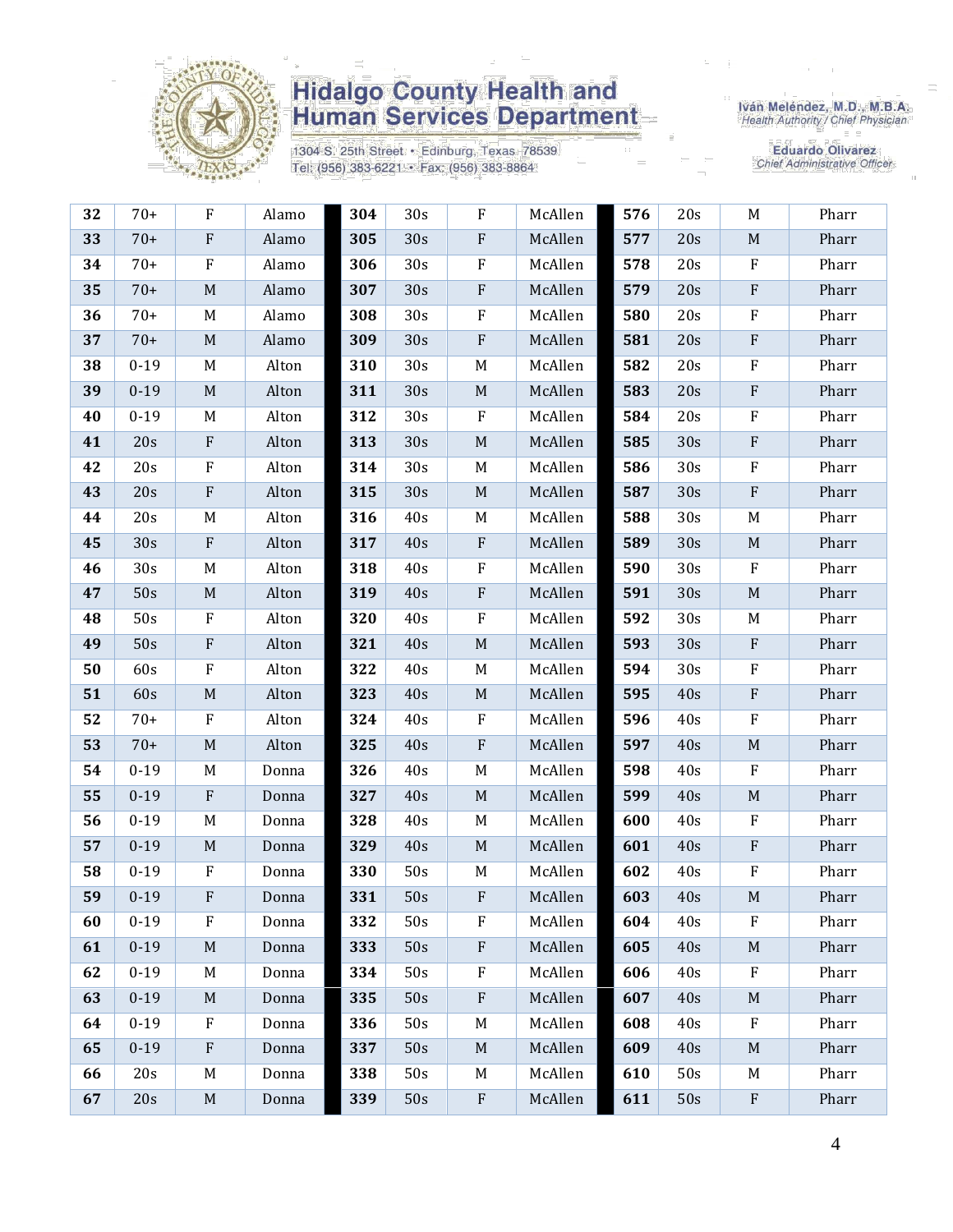

1304 S. 25th Street · Edinburg, Texas 78539 Tel: (956) 383-6221 · Fax: (956) 383-8864

Iván Meléndez, M.D., M.B.A.<br>Health Authority / Chief Physician

| 68  | 20s   | $\rm F$     | Donna | 340 | 50s      | ${\bf F}$                 | McAllen  | 612 | 50s      | M                         | Pharr    |
|-----|-------|-------------|-------|-----|----------|---------------------------|----------|-----|----------|---------------------------|----------|
| 69  | 20s   | ${\bf F}$   | Donna | 341 | 60s      | $\rm F$                   | McAllen  | 613 | 50s      | $\rm F$                   | Pharr    |
| 70  | 20s   | $\rm F$     | Donna | 342 | 60s      | M                         | McAllen  | 614 | 50s      | $\rm F$                   | Pharr    |
| 71  | 20s   | $\rm F$     | Donna | 343 | 60s      | $\boldsymbol{\mathrm{F}}$ | McAllen  | 615 | 50s      | $\mathbf M$               | Pharr    |
| 72  | 30s   | $\rm F$     | Donna | 344 | 60s      | $\mathbf M$               | McAllen  | 616 | 60s      | $\mathbf F$               | Pharr    |
| 73  | 30s   | $\rm F$     | Donna | 345 | 60s      | ${\bf F}$                 | McAllen  | 617 | 60s      | $\rm F$                   | Pharr    |
| 74  | 30s   | ${\bf F}$   | Donna | 346 | 60s      | ${\bf F}$                 | McAllen  | 618 | 60s      | $\rm F$                   | Pharr    |
| 75  | 30s   | ${\bf F}$   | Donna | 347 | 60s      | ${\bf F}$                 | McAllen  | 619 | 60s      | $\rm F$                   | Pharr    |
| 76  | 30s   | $\rm F$     | Donna | 348 | 60s      | $\mathbf M$               | McAllen  | 620 | 60s      | $\rm F$                   | Pharr    |
| 77  | 30s   | $\mathbf M$ | Donna | 349 | 60s      | ${\bf F}$                 | McAllen  | 621 | 60s      | $\mathbf M$               | Pharr    |
| 78  | 30s   | $\rm F$     | Donna | 350 | 60s      | $M_{\rm}$                 | McAllen  | 622 | 60s      | M                         | Pharr    |
| 79  | 30s   | $\mathbf M$ | Donna | 351 | 60s      | $\mathbf M$               | McAllen  | 623 | $70+$    | $\mathbf M$               | Pharr    |
| 80  | 30s   | M           | Donna | 352 | 60s      | M                         | McAllen  | 624 | $70+$    | $\mathbf{F}$              | Pharr    |
| 81  | 30s   | $\rm F$     | Donna | 353 | 60s      | ${\bf F}$                 | McAllen  | 625 | $70+$    | $\mathbf M$               | Pharr    |
| 82  | 40s   | $\mathbf M$ | Donna | 354 | 60s      | $\mathbf M$               | McAllen  | 626 | $70+$    | $\rm F$                   | Pharr    |
| 83  | 40s   | ${\bf F}$   | Donna | 355 | $70+$    | $\mathbf M$               | McAllen  | 627 | $70+$    | $\mathbf M$               | Pharr    |
| 84  | 40s   | M           | Donna | 356 | $70+$    | $\rm F$                   | McAllen  | 628 | $70+$    | M                         | Pharr    |
| 85  | 40s   | $\rm F$     | Donna | 357 | $70+$    | ${\bf F}$                 | McAllen  | 629 | $70+$    | $\mathbf M$               | Pharr    |
| 86  | 40s   | M           | Donna | 358 | $70+$    | ${\bf F}$                 | McAllen  | 630 | $70+$    | $\mathbf{F}$              | Pharr    |
| 87  | 40s   | ${\bf F}$   | Donna | 359 | $70+$    | $\mathbf M$               | McAllen  | 631 | $70+$    | $\mathbf M$               | Pharr    |
| 88  | 40s   | $\rm F$     | Donna | 360 | $70+$    | M                         | McAllen  | 632 | $70+$    | $\mathbf{F}$              | Pharr    |
| 89  | 50s   | ${\bf F}$   | Donna | 361 | $70+$    | $\mathbf M$               | McAllen  | 633 | $70+$    | $\mathbf M$               | Pharr    |
| 90  | 50s   | $\rm F$     | Donna | 362 | $70+$    | M                         | McAllen  | 634 | $0 - 19$ | M                         | San Juan |
| 91  | 50s   | $\rm F$     | Donna | 363 | $70+$    | $\mathbf M$               | McAllen  | 635 | $0 - 19$ | $\boldsymbol{\mathrm{F}}$ | San Juan |
| 92  | 50s   | $\rm F$     | Donna | 364 | $70+$    | ${\bf F}$                 | McAllen  | 636 | $0 - 19$ | M                         | San Juan |
| 93  | 50s   | $\mathbf M$ | Donna | 365 | $70+$    | ${\bf F}$                 | McAllen  | 637 | $0 - 19$ | $\mathbf M$               | San Juan |
| 94  | 50s   | M           | Donna | 366 | $70+$    | ${\bf F}$                 | McAllen  | 638 | $0 - 19$ | M                         | San Juan |
| 95  | 60s   | $\mathbf M$ | Donna | 367 | $0 - 19$ | ${\bf F}$                 | Mercedes | 639 | $0 - 19$ | $\rm F$                   | San Juan |
| 96  | 60s   | F           | Donna | 368 | $0 - 19$ | $\rm F$                   | Mercedes | 640 | $0 - 19$ | M                         | San Juan |
| 97  | 60s   | $\mathbf M$ | Donna | 369 | $0 - 19$ | $\mathbf M$               | Mercedes | 641 | $0 - 19$ | $\mathbf{F}$              | San Juan |
| 98  | 60s   | M           | Donna | 370 | $0 - 19$ | ${\bf F}$                 | Mercedes | 642 | $0 - 19$ | $\rm F$                   | San Juan |
| 99  | 60s   | $\mathbf M$ | Donna | 371 | $0 - 19$ | $\rm F$                   | Mercedes | 643 | $0 - 19$ | $\mathbf M$               | San Juan |
| 100 | 60s   | $\rm F$     | Donna | 372 | $0 - 19$ | $\mathbf M$               | Mercedes | 644 | $0 - 19$ | M                         | San Juan |
| 101 | 60s   | $\mathbf M$ | Donna | 373 | $0 - 19$ | $\mathbf M$               | Mercedes | 645 | $0 - 19$ | $\boldsymbol{\mathrm{F}}$ | San Juan |
| 102 | 60s   | M           | Donna | 374 | $0 - 19$ | F                         | Mercedes | 646 | $0 - 19$ | $\mathbf{F}$              | San Juan |
| 103 | $70+$ | $\mathbf M$ | Donna | 375 | $0 - 19$ | $\mathbf M$               | Mercedes | 647 | $0 - 19$ | ${\bf F}$                 | San Juan |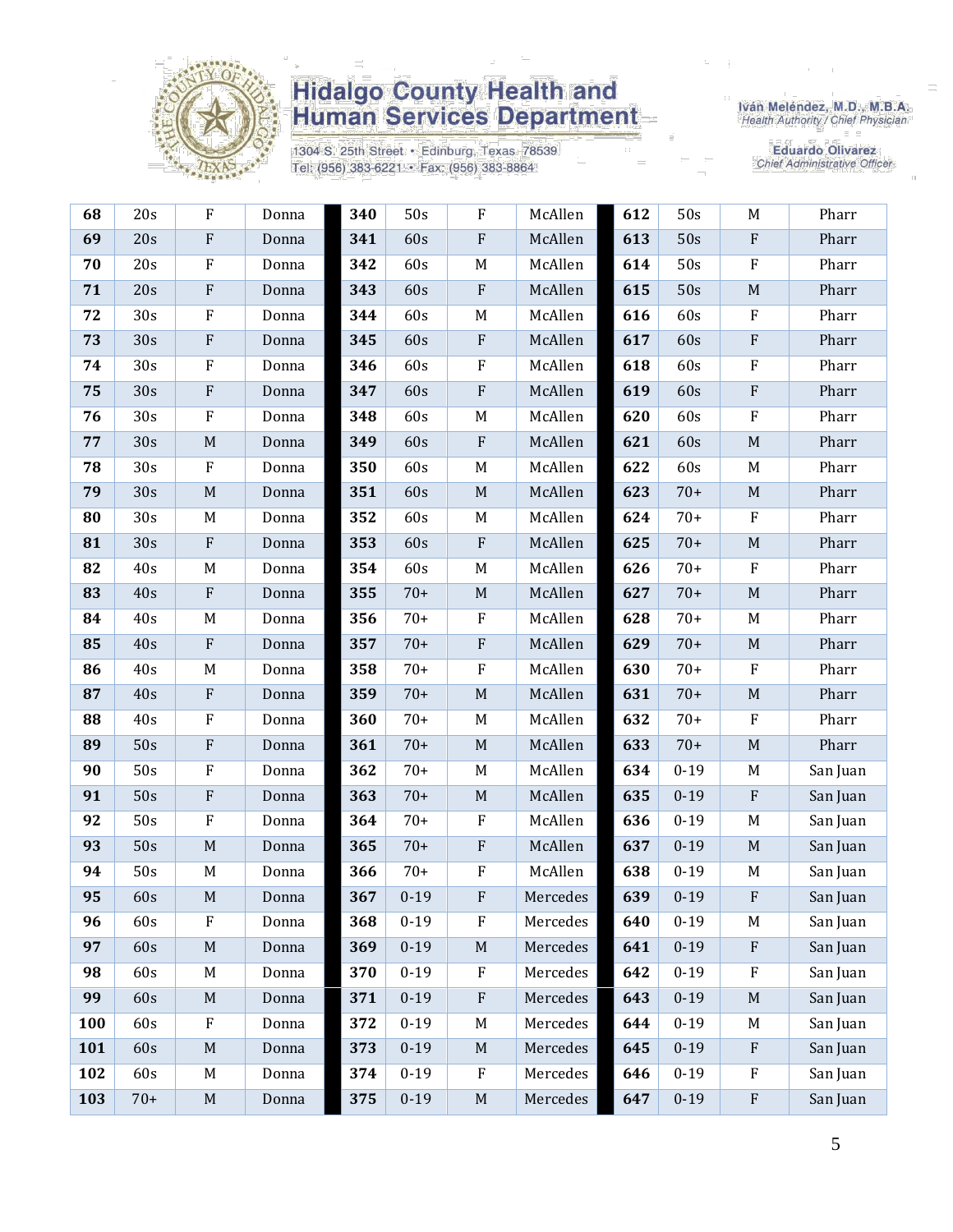

1304 S. 25th Street · Edinburg, Texas 78539 Tel: (956) 383-6221 · Fax: (956) 383-8864

Iván Meléndez, M.D., M.B.A.<br>Health Authority / Chief Physician

| 104 | $70+$    | $\rm F$                   | Donna    | 376 | $0 - 19$ | $\mathbf M$ | Mercedes | 648 | $0 - 19$ | $\mathbf F$               | San Juan |
|-----|----------|---------------------------|----------|-----|----------|-------------|----------|-----|----------|---------------------------|----------|
| 105 | $70+$    | $\rm F$                   | Donna    | 377 | $0 - 19$ | $\mathbf M$ | Mercedes | 649 | $0 - 19$ | $\mathbf M$               | San Juan |
| 106 | $70+$    | $\rm F$                   | Donna    | 378 | 20s      | ${\bf F}$   | Mercedes | 650 | 20s      | M                         | San Juan |
| 107 | $70+$    | $\mathbf M$               | Donna    | 379 | 20s      | ${\bf F}$   | Mercedes | 651 | 20s      | $\mathbf M$               | San Juan |
| 108 | $70+$    | $\mathbf M$               | Donna    | 380 | 20s      | $\mathbf M$ | Mercedes | 652 | 20s      | $\rm F$                   | San Juan |
| 109 | $70+$    | $\mathbf M$               | Donna    | 381 | 20s      | ${\bf F}$   | Mercedes | 653 | 20s      | $\mathbf M$               | San Juan |
| 110 | $70+$    | M                         | Donna    | 382 | 20s      | ${\bf F}$   | Mercedes | 654 | 20s      | ${\bf F}$                 | San Juan |
| 111 | $70+$    | $\boldsymbol{\mathrm{F}}$ | Donna    | 383 | 30s      | $\mathbf M$ | Mercedes | 655 | 20s      | $\mathbf M$               | San Juan |
| 112 | $0 - 19$ | $\rm F$                   | Edinburg | 384 | 30s      | $\rm F$     | Mercedes | 656 | 20s      | $\rm F$                   | San Juan |
| 113 | $0 - 19$ | M                         | Edinburg | 385 | 30s      | ${\bf F}$   | Mercedes | 657 | 20s      | $\boldsymbol{\mathrm{F}}$ | San Juan |
| 114 | $0 - 19$ | $\rm F$                   | Edinburg | 386 | 30s      | $\mathbf M$ | Mercedes | 658 | 20s      | ${\bf F}$                 | San Juan |
| 115 | $0 - 19$ | $\mathbf M$               | Edinburg | 387 | 30s      | ${\bf F}$   | Mercedes | 659 | 20s      | $\mathbf M$               | San Juan |
| 116 | $0 - 19$ | $\mathbf F$               | Edinburg | 388 | 40s      | $\mathbf M$ | Mercedes | 660 | 30s      | ${\bf F}$                 | San Juan |
| 117 | $0 - 19$ | ${\bf F}$                 | Edinburg | 389 | 40s      | $\mathbf M$ | Mercedes | 661 | 30s      | $\mathbf M$               | San Juan |
| 118 | $0 - 19$ | $\rm F$                   | Edinburg | 390 | 40s      | $\mathbf M$ | Mercedes | 662 | 30s      | $\rm F$                   | San Juan |
| 119 | $0 - 19$ | ${\bf F}$                 | Edinburg | 391 | 50s      | $\mathbf M$ | Mercedes | 663 | 30s      | $\mathbf M$               | San Juan |
| 120 | $0 - 19$ | M                         | Edinburg | 392 | 50s      | M           | Mercedes | 664 | 30s      | M                         | San Juan |
| 121 | $0 - 19$ | ${\bf F}$                 | Edinburg | 393 | 50s      | ${\bf F}$   | Mercedes | 665 | 40s      | $\, {\bf F}$              | San Juan |
| 122 | $0 - 19$ | $\rm F$                   | Edinburg | 394 | 50s      | $\rm F$     | Mercedes | 666 | 40s      | $\mathbf F$               | San Juan |
| 123 | $0 - 19$ | ${\bf F}$                 | Edinburg | 395 | 50s      | $\mathbf M$ | Mercedes | 667 | 40s      | ${\bf F}$                 | San Juan |
| 124 | $0 - 19$ | $\mathbf F$               | Edinburg | 396 | 60s      | ${\bf F}$   | Mercedes | 668 | 50s      | $\rm F$                   | San Juan |
| 125 | $0 - 19$ | $\mathbf M$               | Edinburg | 397 | 60s      | $\rm F$     | Mercedes | 669 | 50s      | $\boldsymbol{\mathrm{F}}$ | San Juan |
| 126 | $0 - 19$ | M                         | Edinburg | 398 | 60s      | $M_{\odot}$ | Mercedes | 670 | 50s      | ${\bf F}$                 | San Juan |
| 127 | $0 - 19$ | ${\bf F}$                 | Edinburg | 399 | 60s      | $\mathbf M$ | Mercedes | 671 | 50s      | $\rm F$                   | San Juan |
| 128 | $0 - 19$ | $\rm F$                   | Edinburg | 400 | 60s      | $\mathbf M$ | Mercedes | 672 | 50s      | M                         | San Juan |
| 129 | $0 - 19$ | ${\bf F}$                 | Edinburg | 401 | $70+$    | ${\bf F}$   | Mercedes | 673 | 50s      | $\rm F$                   | San Juan |
| 130 | $0 - 19$ | $\mathbf F$               | Edinburg | 402 | $70+$    | M           | Mercedes | 674 | 60s      | $\mathbf F$               | San Juan |
| 131 | $0 - 19$ | $\mathbf M$               | Edinburg | 403 | $70+$    | ${\bf F}$   | Mercedes | 675 | 60s      | $\mathbf M$               | San Juan |
| 132 | $0 - 19$ | $\rm F$                   | Edinburg | 404 | $70+$    | M           | Mercedes | 676 | 60s      | M                         | San Juan |
| 133 | $0 - 19$ | $\mathbf M$               | Edinburg | 405 | $0 - 19$ | ${\bf F}$   | Mission  | 677 | 60s      | $\mathbf M$               | San Juan |
| 134 | 20s      | M                         | Edinburg | 406 | $0-19$   | $\mathbf M$ | Mission  | 678 | $70+$    | $\rm F$                   | San Juan |
| 135 | 20s      | $\mathbf M$               | Edinburg | 407 | $0 - 19$ | $\mathbf M$ | Mission  | 679 | $70+$    | $\mathbf M$               | San Juan |
| 136 | 20s      | $\rm F$                   | Edinburg | 408 | $0 - 19$ | $\rm F$     | Mission  | 680 | $70+$    | M                         | San Juan |
| 137 | 20s      | ${\bf F}$                 | Edinburg | 409 | $0 - 19$ | $\mathbf M$ | Mission  | 681 | $70+$    | $\boldsymbol{\mathrm{F}}$ | San Juan |
| 138 | 20s      | M                         | Edinburg | 410 | $0 - 19$ | M           | Mission  | 682 | $70+$    | $\boldsymbol{\mathrm{F}}$ | San Juan |
| 139 | 20s      | $\boldsymbol{\mathrm{F}}$ | Edinburg | 411 | $0 - 19$ | ${\bf F}$   | Mission  | 683 | $70+$    | $\rm F$                   | San Juan |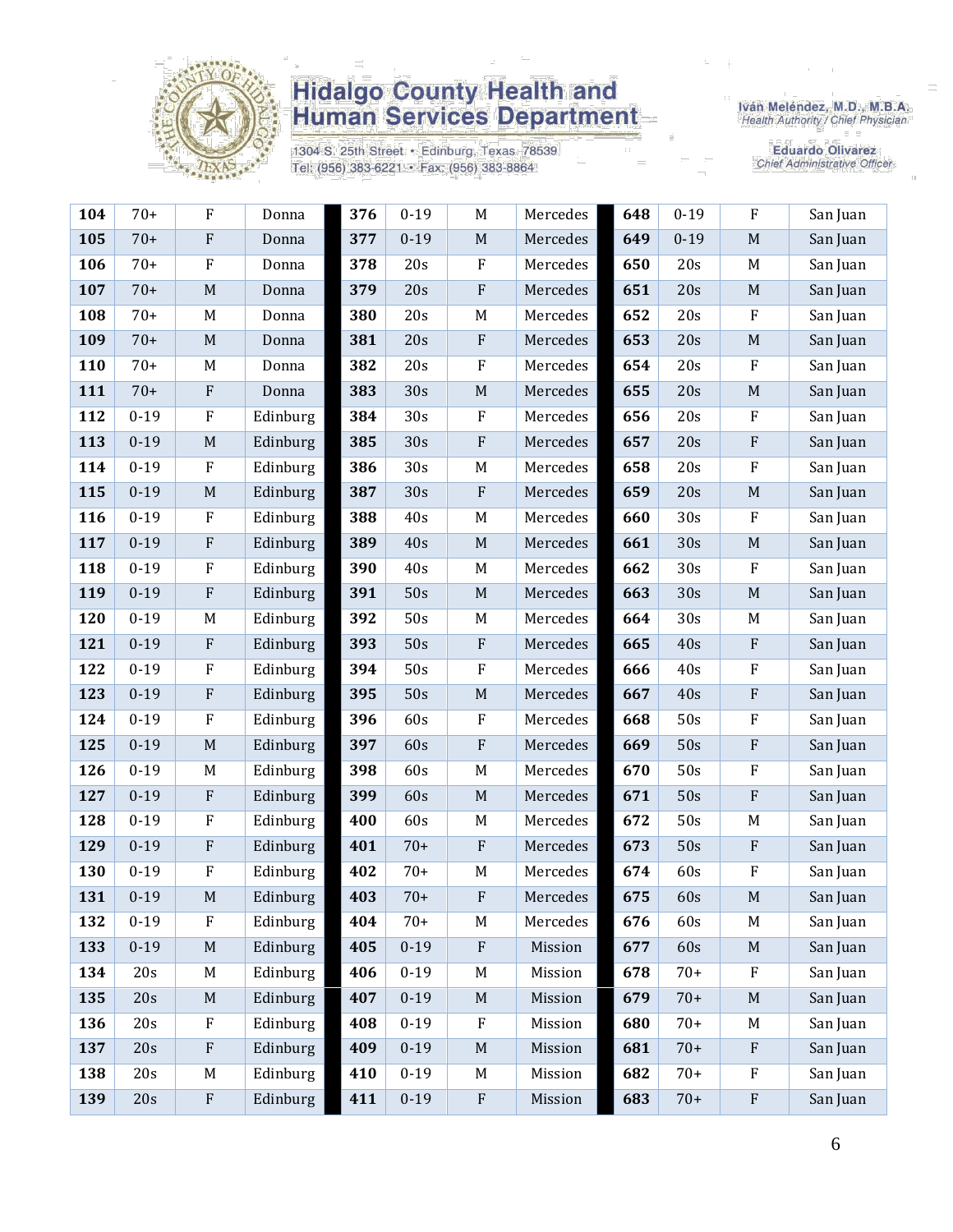

1304 S. 25th Street · Edinburg, Texas 78539 Tel: (956) 383-6221 · Fax: (956) 383-8864

Iván Meléndez, M.D., M.B.A.<br>Health Authority / Chief Physician

| 140 | 20s             | M           | Edinburg | 412 | $0 - 19$ | M                | Mission | 684 | $70+$    | $\rm F$                   | San Juan    |
|-----|-----------------|-------------|----------|-----|----------|------------------|---------|-----|----------|---------------------------|-------------|
| 141 | 20s             | $\rm F$     | Edinburg | 413 | $0 - 19$ | $\mathbf M$      | Mission | 685 | $70+$    | ${\bf F}$                 | San Juan    |
| 142 | 20s             | M           | Edinburg | 414 | $0 - 19$ | $\mathbf{F}$     | Mission | 686 | $0 - 19$ | $\boldsymbol{\mathrm{F}}$ | Undisclosed |
| 143 | 20s             | ${\bf F}$   | Edinburg | 415 | $0 - 19$ | $\mathbf M$      | Mission | 687 | $0 - 19$ | ${\bf F}$                 | Undisclosed |
| 144 | 20s             | $\rm F$     | Edinburg | 416 | $0 - 19$ | $M_{\odot}$      | Mission | 688 | $0 - 19$ | M                         | Undisclosed |
| 145 | 20s             | $\mathbf M$ | Edinburg | 417 | $0 - 19$ | $\mathbf M$      | Mission | 689 | $0 - 19$ | ${\bf F}$                 | Undisclosed |
| 146 | 20s             | M           | Edinburg | 418 | $0 - 19$ | M                | Mission | 690 | $0 - 19$ | $\rm F$                   | Undisclosed |
| 147 | 20s             | $\mathbf M$ | Edinburg | 419 | $0 - 19$ | $\rm F$          | Mission | 691 | $0 - 19$ | ${\bf F}$                 | Undisclosed |
| 148 | 20s             | $\rm F$     | Edinburg | 420 | $0 - 19$ | $\rm F$          | Mission | 692 | $0 - 19$ | M                         | Undisclosed |
| 149 | 20s             | ${\bf F}$   | Edinburg | 421 | $0 - 19$ | $\mathbf M$      | Mission | 693 | $0 - 19$ | $\rm F$                   | Undisclosed |
| 150 | 20s             | M           | Edinburg | 422 | $0 - 19$ | $\rm F$          | Mission | 694 | $0 - 19$ | M                         | Undisclosed |
| 151 | 20s             | $\mathbf M$ | Edinburg | 423 | $0 - 19$ | $\mathbf M$      | Mission | 695 | $0 - 19$ | $\rm F$                   | Undisclosed |
| 152 | 20s             | $\rm F$     | Edinburg | 424 | $0 - 19$ | $\mathbf{F}$     | Mission | 696 | 20s      | $\boldsymbol{\mathrm{F}}$ | Undisclosed |
| 153 | 20s             | M           | Edinburg | 425 | $0 - 19$ | $\mathbf M$      | Mission | 697 | 20s      | ${\bf F}$                 | Undisclosed |
| 154 | 20s             | M           | Edinburg | 426 | $0 - 19$ | $\mathbf M$      | Mission | 698 | 20s      | M                         | Undisclosed |
| 155 | 20s             | $\mathbf M$ | Edinburg | 427 | $0 - 19$ | $\mathbf M$      | Mission | 699 | 20s      | ${\bf F}$                 | Undisclosed |
| 156 | 20s             | ${\bf F}$   | Edinburg | 428 | $0 - 19$ | $\boldsymbol{F}$ | Mission | 700 | 20s      | M                         | Undisclosed |
| 157 | 20s             | $\mathbf M$ | Edinburg | 429 | $0 - 19$ | $\mathbf M$      | Mission | 701 | 20s      | ${\bf F}$                 | Undisclosed |
| 158 | 20s             | M           | Edinburg | 430 | $0 - 19$ | ${\bf F}$        | Mission | 702 | 20s      | ${\bf F}$                 | Undisclosed |
| 159 | 30s             | $\mathbf M$ | Edinburg | 431 | $0 - 19$ | $\rm F$          | Mission | 703 | 30s      | ${\bf F}$                 | Undisclosed |
| 160 | 30s             | M           | Edinburg | 432 | $0 - 19$ | $\boldsymbol{F}$ | Mission | 704 | 30s      | $\boldsymbol{\mathrm{F}}$ | Undisclosed |
| 161 | 30s             | ${\bf F}$   | Edinburg | 433 | $0 - 19$ | $\rm F$          | Mission | 705 | 30s      | ${\bf F}$                 | Undisclosed |
| 162 | 30s             | M           | Edinburg | 434 | $0 - 19$ | M                | Mission | 706 | 30s      | M                         | Undisclosed |
| 163 | 30s             | $\mathbf M$ | Edinburg | 435 | $0 - 19$ | $\mathbf M$      | Mission | 707 | 30s      | $\rm F$                   | Undisclosed |
| 164 | 30s             | $\rm F$     | Edinburg | 436 | $0 - 19$ | $\mathbf M$      | Mission | 708 | 30s      | ${\bf F}$                 | Undisclosed |
| 165 | 30s             | $\mathbf M$ | Edinburg | 437 | $0 - 19$ | $\rm F$          | Mission | 709 | 30s      | ${\bf F}$                 | Undisclosed |
| 166 | 30s             | M           | Edinburg | 438 | $0 - 19$ | M                | Mission | 710 | 30s      | M                         | Undisclosed |
| 167 | 30s             | ${\bf F}$   | Edinburg | 439 | $0 - 19$ | ${\bf F}$        | Mission | 711 | 30s      | M                         | Undisclosed |
| 168 | 30 <sub>s</sub> | M           | Edinburg | 440 | $0 - 19$ | F                | Mission | 712 | 30s      | F                         | Undisclosed |
| 169 | 30s             | $\rm F$     | Edinburg | 441 | $0 - 19$ | $\rm F$          | Mission | 713 | 40s      | ${\bf F}$                 | Undisclosed |
| 170 | 30s             | M           | Edinburg | 442 | $0 - 19$ | M                | Mission | 714 | 40s      | ${\bf F}$                 | Undisclosed |
| 171 | 30s             | M           | Edinburg | 443 | $0 - 19$ | $\rm F$          | Mission | 715 | 40s      | M                         | Undisclosed |
| 172 | 30s             | $\rm F$     | Edinburg | 444 | $0 - 19$ | ${\bf F}$        | Mission | 716 | 40s      | M                         | Undisclosed |
| 173 | 30s             | $\mathbf M$ | Edinburg | 445 | $0 - 19$ | $\mathbf M$      | Mission | 717 | 40s      | $\mathbf M$               | Undisclosed |
| 174 | 30s             | M           | Edinburg | 446 | $0 - 19$ | $\mathbf M$      | Mission | 718 | 40s      | $\boldsymbol{\mathrm{F}}$ | Undisclosed |
| 175 | 30s             | $\mathbf M$ | Edinburg | 447 | $0 - 19$ | ${\bf F}$        | Mission | 719 | 40s      | ${\bf F}$                 | Undisclosed |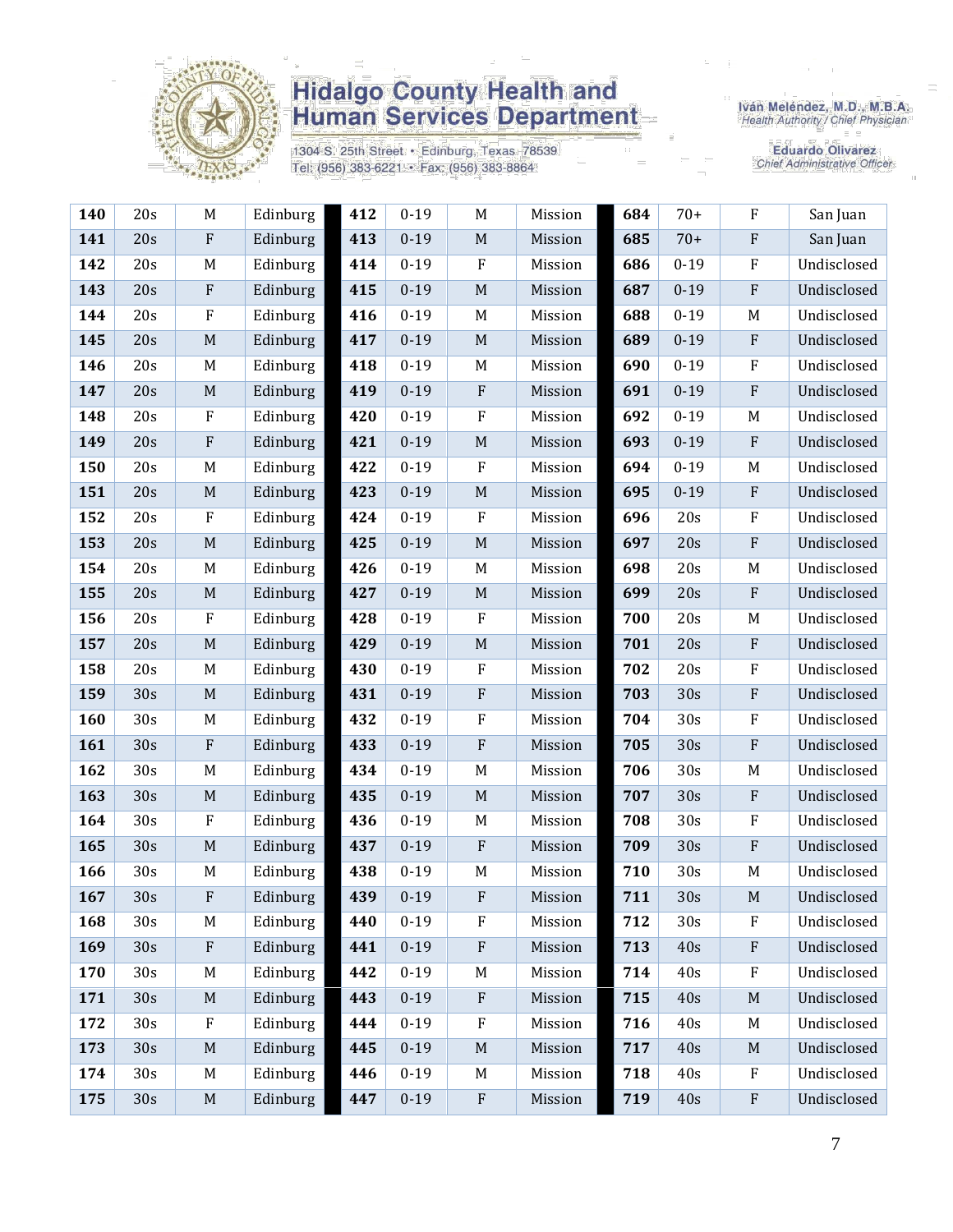

1304 S. 25th Street · Edinburg, Texas 78539 Tel: (956) 383-6221 · Fax: (956) 383-8864

Iván Meléndez, M.D., M.B.A.<br>Health Authority / Chief Physician

| 176 | 30s | $\rm F$                   | Edinburg | 448 | $0 - 19$ | $\rm F$                   | Mission | 720 | 40s      | $\rm F$        | Undisclosed |
|-----|-----|---------------------------|----------|-----|----------|---------------------------|---------|-----|----------|----------------|-------------|
| 177 | 30s | $\rm F$                   | Edinburg | 449 | 20s      | $\mathbf M$               | Mission | 721 | 40s      | $\mathbf M$    | Undisclosed |
| 178 | 30s | F                         | Edinburg | 450 | 20s      | M                         | Mission | 722 | 40s      | $\mathbf{F}$   | Undisclosed |
| 179 | 30s | $\mathbf M$               | Edinburg | 451 | 20s      | $M_{\odot}$               | Mission | 723 | 40s      | $\mathbf F$    | Undisclosed |
| 180 | 30s | M                         | Edinburg | 452 | 20s      | $\rm F$                   | Mission | 724 | 50s      | M              | Undisclosed |
| 181 | 30s | $\rm F$                   | Edinburg | 453 | 20s      | $\rm F$                   | Mission | 725 | 50s      | $\rm F$        | Undisclosed |
| 182 | 30s | $_{\rm F}$                | Edinburg | 454 | 20s      | M                         | Mission | 726 | 50s      | M              | Undisclosed |
| 183 | 30s | $\rm F$                   | Edinburg | 455 | 20s      | $\mathbf M$               | Mission | 727 | 50s      | $\mathbf{F}$   | Undisclosed |
| 184 | 30s | M                         | Edinburg | 456 | 20s      | $\rm F$                   | Mission | 728 | 50s      | $\rm F$        | Undisclosed |
| 185 | 30s | $\mathbf M$               | Edinburg | 457 | 20s      | $\mathbf M$               | Mission | 729 | 50s      | M              | Undisclosed |
| 186 | 40s | M                         | Edinburg | 458 | 20s      | M                         | Mission | 730 | 50s      | M              | Undisclosed |
| 187 | 40s | $\boldsymbol{\mathrm{F}}$ | Edinburg | 459 | 20s      | $\mathbf M$               | Mission | 731 | 50s      | M              | Undisclosed |
| 188 | 40s | $\mathbf F$               | Edinburg | 460 | 20s      | M                         | Mission | 732 | 50s      | M              | Undisclosed |
| 189 | 40s | $\mathbf M$               | Edinburg | 461 | 20s      | $M_{\odot}$               | Mission | 733 | 50s      | $\rm F$        | Undisclosed |
| 190 | 40s | ${\bf F}$                 | Edinburg | 462 | 20s      | $\rm F$                   | Mission | 734 | 50s      | $\rm F$        | Undisclosed |
| 191 | 40s | $\rm F$                   | Edinburg | 463 | 20s      | $\mathbf{F}$              | Mission | 735 | 50s      | $\mathbf M$    | Undisclosed |
| 192 | 40s | M                         | Edinburg | 464 | 20s      | $\boldsymbol{F}$          | Mission | 736 | 60s      | $\mathbf{F}$   | Undisclosed |
| 193 | 40s | M                         | Edinburg | 465 | 20s      | $\rm F$                   | Mission | 737 | 60s      | $\mathbf{F}$   | Undisclosed |
| 194 | 40s | M                         | Edinburg | 466 | 20s      | $\mathbf M$               | Mission | 738 | 60s      | M              | Undisclosed |
| 195 | 40s | $\mathbf M$               | Edinburg | 467 | 20s      | $\mathbf M$               | Mission | 739 | 60s      | $\rm F$        | Undisclosed |
| 196 | 40s | $\rm F$                   | Edinburg | 468 | 20s      | $\boldsymbol{F}$          | Mission | 740 | 60s      | M              | Undisclosed |
| 197 | 40s | $\mathbf M$               | Edinburg | 469 | 30s      | $\mathbf M$               | Mission | 741 | $70+$    | $\mathbf{F}$   | Undisclosed |
| 198 | 40s | M                         | Edinburg | 470 | 30s      | $\rm F$                   | Mission | 742 | $70+$    | $\mathbf{F}$   | Undisclosed |
| 199 | 40s | $\rm F$                   | Edinburg | 471 | 30s      | $\boldsymbol{\mathrm{F}}$ | Mission | 743 | $70+$    | M              | Undisclosed |
| 200 | 40s | ${\bf F}$                 | Edinburg | 472 | 30s      | $\rm F$                   | Mission | 744 | $70+$    | $\mathbf{F}$   | Undisclosed |
| 201 | 40s | ${\bf F}$                 | Edinburg | 473 | 30s      | $\rm F$                   | Mission | 745 | $70+$    | M              | Undisclosed |
| 202 | 40s | M                         | Edinburg | 474 | 30s      | $\rm F$                   | Mission | 746 | $70+$    | M              | Undisclosed |
| 203 | 40s | ${\bf F}$                 | Edinburg | 475 | 30s      | $\mathbf M$               | Mission | 747 | $70+$    | $\overline{F}$ | Undisclosed |
| 204 | 50s | $\rm F$                   | Edinburg | 476 | 30s      | M                         | Mission | 748 | $70+$    | $\mathbf F$    | Undisclosed |
| 205 | 50s | M                         | Edinburg | 477 | 30s      | $\rm F$                   | Mission | 749 | $0 - 19$ | $\rm F$        | Weslaco     |
| 206 | 50s | ${\bf F}$                 | Edinburg | 478 | 30s      | ${\bf F}$                 | Mission | 750 | $0 - 19$ | $\rm F$        | Weslaco     |
| 207 | 50s | $\rm F$                   | Edinburg | 479 | 30s      | $\mathbf M$               | Mission | 751 | $0 - 19$ | $\rm F$        | Weslaco     |
| 208 | 50s | $\rm F$                   | Edinburg | 480 | 30s      | $M_{\odot}$               | Mission | 752 | $0 - 19$ | $\mathbf F$    | Weslaco     |
| 209 | 50s | $\mathbf M$               | Edinburg | 481 | 30s      | $\mathbf M$               | Mission | 753 | $0 - 19$ | $\mathbf{F}$   | Weslaco     |
| 210 | 50s | $\rm F$                   | Edinburg | 482 | 30s      | $\rm F$                   | Mission | 754 | $0 - 19$ | M              | Weslaco     |
| 211 | 50s | $\boldsymbol{\mathrm{F}}$ | Edinburg | 483 | 30s      | $\mathbf M$               | Mission | 755 | $0 - 19$ | $\rm F$        | Weslaco     |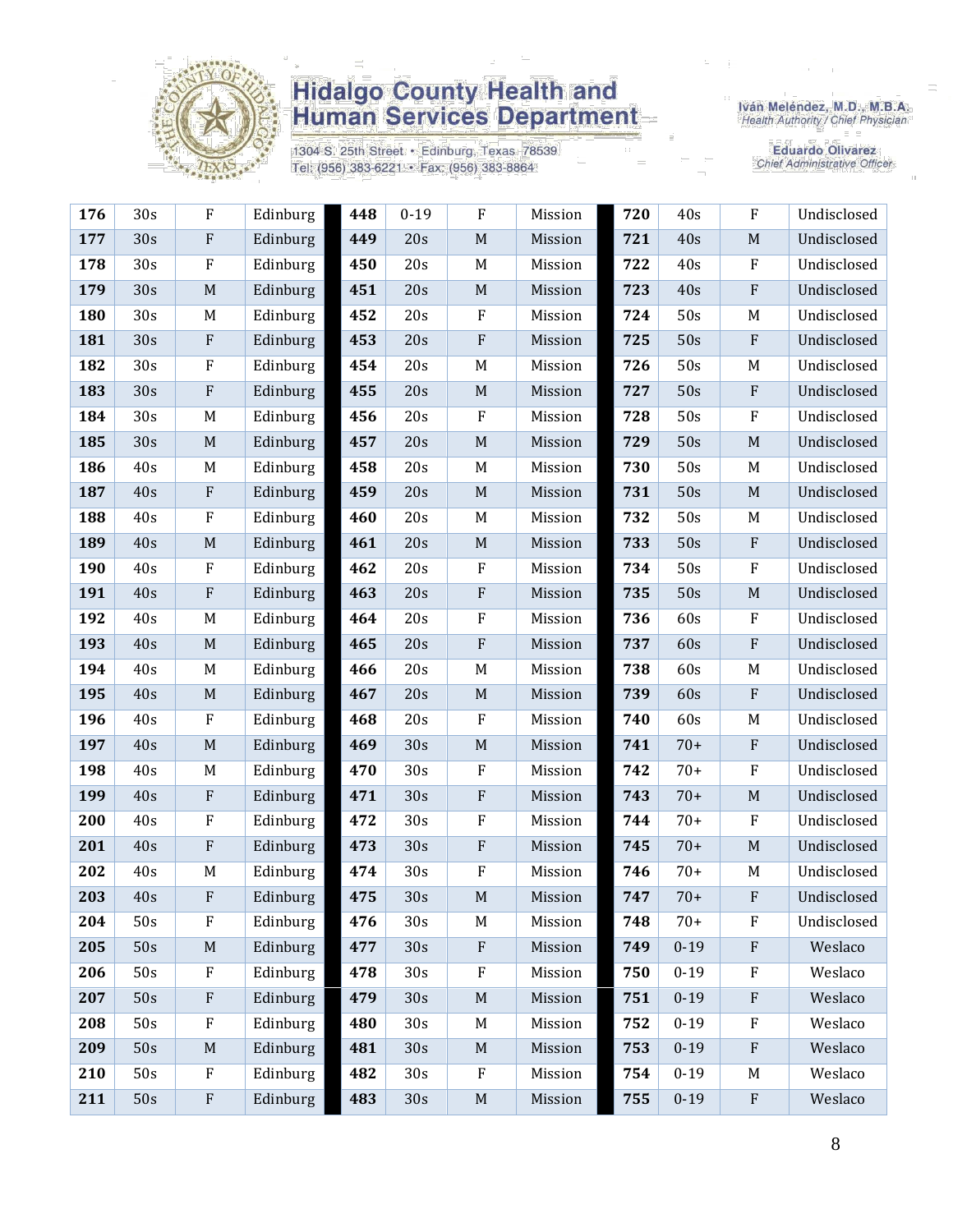

1304 S. 25th Street · Edinburg, Texas 78539 Tel: (956) 383-6221 · Fax: (956) 383-8864

Iván Meléndez, M.D., M.B.A.<br>Health Authority / Chief Physician

| 212 | 50s   | M                         | Edinburg | 484 | 30s | M           | Mission | 756 | $0-19$   | F                         | Weslaco |
|-----|-------|---------------------------|----------|-----|-----|-------------|---------|-----|----------|---------------------------|---------|
| 213 | 50s   | $\boldsymbol{\mathrm{F}}$ | Edinburg | 485 | 30s | ${\bf F}$   | Mission | 757 | $0 - 19$ | $\rm F$                   | Weslaco |
| 214 | 50s   | M                         | Edinburg | 486 | 30s | ${\bf F}$   | Mission | 758 | $0 - 19$ | $\mathbf M$               | Weslaco |
| 215 | 50s   | $\mathbf M$               | Edinburg | 487 | 40s | $\rm F$     | Mission | 759 | $0 - 19$ | $\mathbf M$               | Weslaco |
| 216 | 50s   | M                         | Edinburg | 488 | 40s | ${\bf F}$   | Mission | 760 | $0 - 19$ | $\rm F$                   | Weslaco |
| 217 | 50s   | $\mathbf{F}$              | Edinburg | 489 | 40s | $\mathbf M$ | Mission | 761 | $0 - 19$ | $\mathbf M$               | Weslaco |
| 218 | 50s   | ${\bf F}$                 | Edinburg | 490 | 40s | ${\bf F}$   | Mission | 762 | $0 - 19$ | $\rm F$                   | Weslaco |
| 219 | 50s   | $\mathbf M$               | Edinburg | 491 | 40s | ${\bf F}$   | Mission | 763 | $0 - 19$ | $\mathbf M$               | Weslaco |
| 220 | 60s   | M                         | Edinburg | 492 | 40s | ${\bf F}$   | Mission | 764 | $0 - 19$ | M                         | Weslaco |
| 221 | 60s   | ${\bf F}$                 | Edinburg | 493 | 40s | ${\bf F}$   | Mission | 765 | $0 - 19$ | $\mathbf M$               | Weslaco |
| 222 | 60s   | M                         | Edinburg | 494 | 40s | $\mathbf M$ | Mission | 766 | 20s      | $\rm F$                   | Weslaco |
| 223 | 60s   | $\boldsymbol{\mathrm{F}}$ | Edinburg | 495 | 40s | $\mathbf M$ | Mission | 767 | 20s      | ${\bf F}$                 | Weslaco |
| 224 | 60s   | M                         | Edinburg | 496 | 40s | M           | Mission | 768 | 20s      | M                         | Weslaco |
| 225 | 60s   | $\mathbf M$               | Edinburg | 497 | 40s | $\mathbf M$ | Mission | 769 | 20s      | $\mathbf M$               | Weslaco |
| 226 | 60s   | M                         | Edinburg | 498 | 40s | $\rm F$     | Mission | 770 | 20s      | ${\bf F}$                 | Weslaco |
| 227 | 60s   | $\boldsymbol{\mathrm{F}}$ | Edinburg | 499 | 40s | ${\bf F}$   | Mission | 771 | 20s      | $\rm F$                   | Weslaco |
| 228 | 60s   | M                         | Edinburg | 500 | 40s | ${\bf F}$   | Mission | 772 | 20s      | $\mathbf M$               | Weslaco |
| 229 | 60s   | $\mathbf M$               | Edinburg | 501 | 40s | $\rm F$     | Mission | 773 | 20s      | $\rm F$                   | Weslaco |
| 230 | 60s   | M                         | Edinburg | 502 | 40s | M           | Mission | 774 | 20s      | M                         | Weslaco |
| 231 | 60s   | $\rm F$                   | Edinburg | 503 | 40s | ${\bf F}$   | Mission | 775 | 30s      | $\mathbf M$               | Weslaco |
| 232 | 60s   | ${\bf F}$                 | Edinburg | 504 | 40s | $\mathbf M$ | Mission | 776 | 30s      | M                         | Weslaco |
| 233 | $70+$ | ${\bf F}$                 | Edinburg | 505 | 40s | ${\bf F}$   | Mission | 777 | 30s      | $\rm F$                   | Weslaco |
| 234 | $70+$ | ${\bf F}$                 | Edinburg | 506 | 40s | M           | Mission | 778 | 30s      | M                         | Weslaco |
| 235 | $70+$ | ${\bf F}$                 | Edinburg | 507 | 40s | ${\bf F}$   | Mission | 779 | 30s      | ${\bf F}$                 | Weslaco |
| 236 | $70+$ | ${\bf F}$                 | Edinburg | 508 | 50s | ${\bf F}$   | Mission | 780 | 30s      | $\mathbf M$               | Weslaco |
| 237 | $70+$ | ${\bf F}$                 | Edinburg | 509 | 50s | ${\bf F}$   | Mission | 781 | 30s      | $\mathbf M$               | Weslaco |
| 238 | $70+$ | M                         | Edinburg | 510 | 50s | $\mathbf M$ | Mission | 782 | 30s      | ${\bf F}$                 | Weslaco |
| 239 | $70+$ | $\overline{F}$            | Edinburg | 511 | 50s | $\rm F$     | Mission | 783 | 30s      | $\rm F$                   | Weslaco |
| 240 | $70+$ | M                         | Edinburg | 512 | 50s | $\rm F$     | Mission | 784 | 30s      | F                         | Weslaco |
| 241 | $70+$ | M                         | Edinburg | 513 | 50s | $\mathbf M$ | Mission | 785 | 30s      | ${\bf F}$                 | Weslaco |
| 242 | $70+$ | M                         | Edinburg | 514 | 50s | $\mathbf M$ | Mission | 786 | 40s      | M                         | Weslaco |
| 243 | $70+$ | $\boldsymbol{\mathrm{F}}$ | Edinburg | 515 | 50s | $\mathbf M$ | Mission | 787 | 40s      | ${\bf F}$                 | Weslaco |
| 244 | $70+$ | M                         | Edinburg | 516 | 50s | M           | Mission | 788 | 40s      | $\boldsymbol{\mathrm{F}}$ | Weslaco |
| 245 | $70+$ | $M_{\odot}$               | Edinburg | 517 | 50s | $\rm F$     | Mission | 789 | 40s      | ${\bf F}$                 | Weslaco |
| 246 | $70+$ | ${\bf F}$                 | Edinburg | 518 | 50s | ${\bf F}$   | Mission | 790 | 40s      | M                         | Weslaco |
| 247 | $70+$ | $\boldsymbol{\mathrm{F}}$ | Edinburg | 519 | 50s | ${\bf F}$   | Mission | 791 | 40s      | $\mathbf M$               | Weslaco |